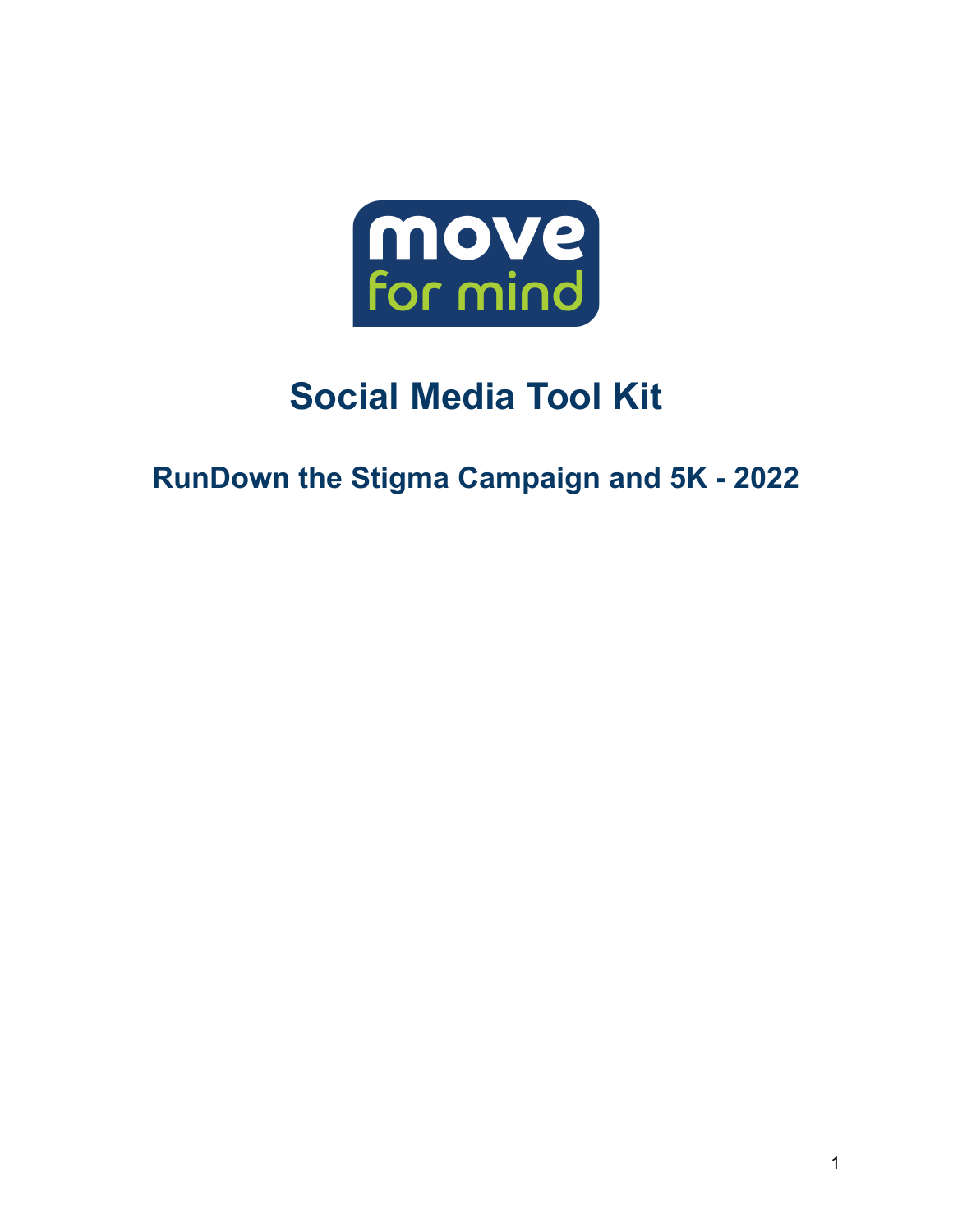### **Table of Contents**

- 1. Title
- 2. Table of Contents
- 3. About, Purpose of Toolkit, Goals, How You Can Help
- 4. 5K Event Details, Connect with Us!
- 5. How Runners Can Show Their Support
- 6. How Supporters Can Show Their Support, Sample Social Media Posts for Runners
- 7. Sample Social Media Posts for Supporters
- 8. Virtual Runners, Hashtags
- 9. Media, Best Times to Post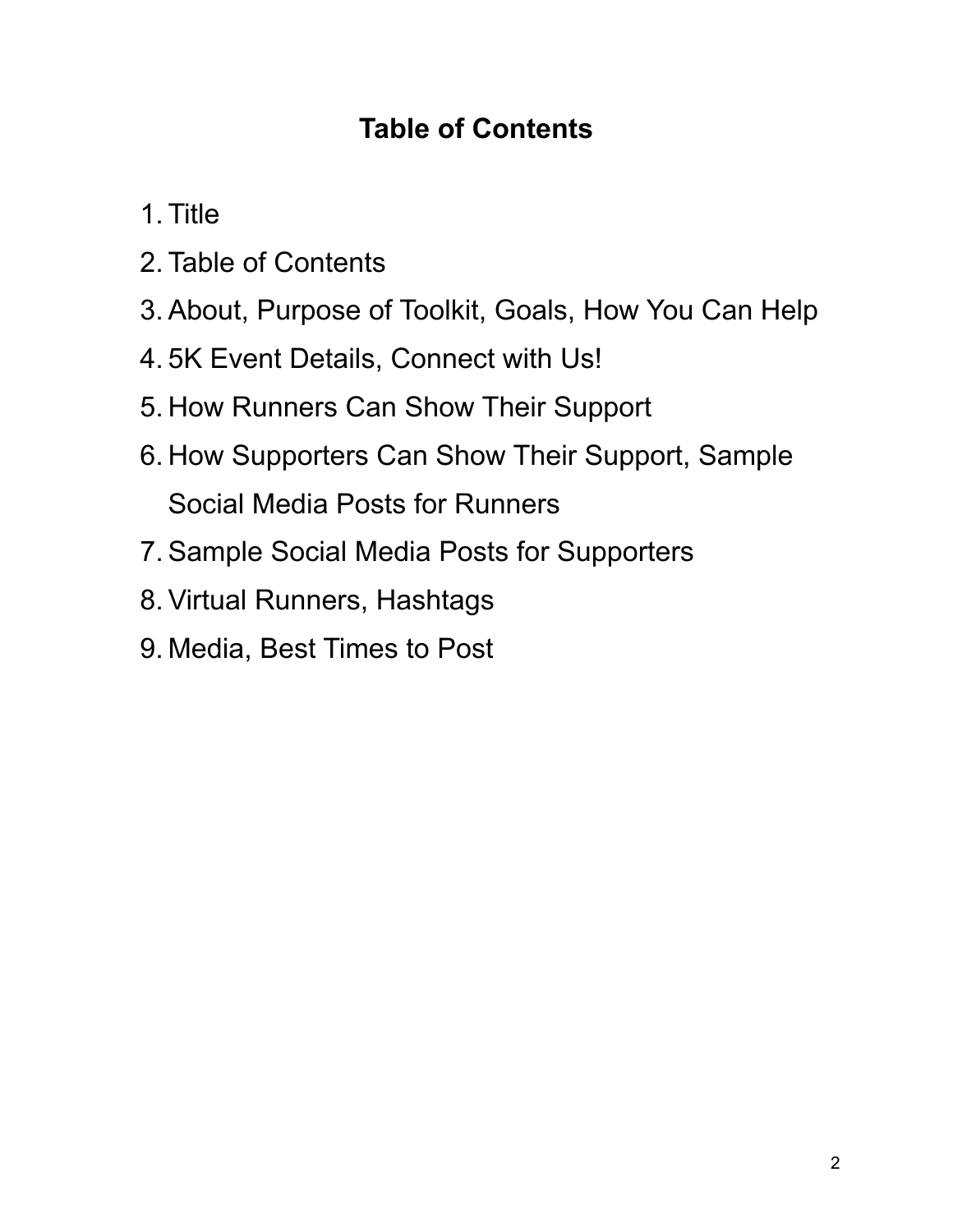### **About**

This mental health awareness month we're working together to *Run Down the Stigma* of mental health! It's our goal to amplify the conversation around mental health and share personal stories of inspiring mental health champions. To celebrate, we're teaming up with Fleet Feet Burbank to offer our first Run Down the Stigma 5K event happening Saturday May 28th at 8:30am (also held virtually)

# **Purpose of this Toolkit**

This resource is meant to serve as an easy to use guide for the Run Down the Stigma 5K event. This toolkit will assist our participants and supporters by helping them easily and effectively celebrate their accomplishments on social media and share them with others.

Social Media is a valuable tool that allows us to connect with other runners, other organizations, and other like-minded running communities and individuals. We want to make sure that our participants have all of the necessary tools needed to successfully share on social media if they so choose.

### **Goals**

- $\star$  Amplifying the conversation about mental health so together we can Run Down the Stigma.
- $\star$  To stimulate conversations about mental health to run down the stigma surrounding it while encouraging movement, specifically running, and how it benefits our minds and bodies.

# **How You Can Help**

All throughout the month of May leading up to our 5K event there are so many ways you can show your support. Even if you're not in the state of California; there are still plenty of ways you can help support our campaign throughout the month of May!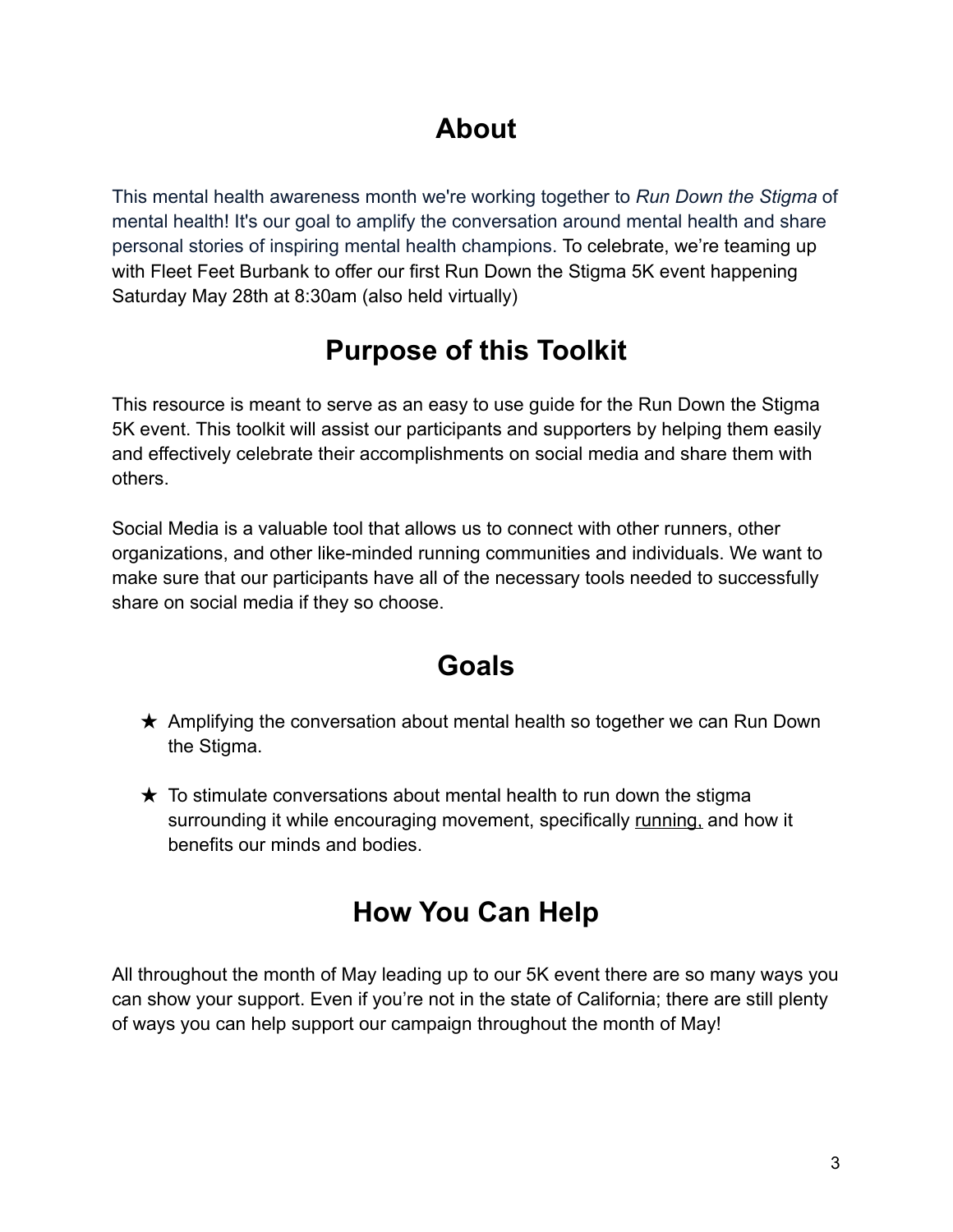### ★**Be An Advocate**

- ★ Sharing your story on social media; being vocal on mental health.
- $\star$  Engaging in conversations and open dialogue

### ★ **[Donate](https://support.moveformind.com/campaign/run-down-the-stigma/c402473)** ★**[Share](https://www.moveformind.com/copy-of-jared-story-3) Your Story**

**○** Highlighting the people of this campaign; not just our staff, board members, and interns but our runners, campaign supporters, and other runners in other communities.

### **5K Event Details**

**When:** Saturday May 28th, 2022 Time: 8:30am **Where:** Fleet Feet [Burbank](https://www.fleetfeet.com/s/burbank) - 1516 Magnolia Blvd, Burbank, CA 91506

### **Connect with Us!**

| <b>Move for Mind</b>         | <b>Fleet Feet Burbank</b>  |
|------------------------------|----------------------------|
| Like us on Facebook          |                            |
| Follow us on Instagram       | Like on Facebook           |
| Connect with us on Linked In | Follow on <b>Instagram</b> |
| Follow us on TikTok          |                            |

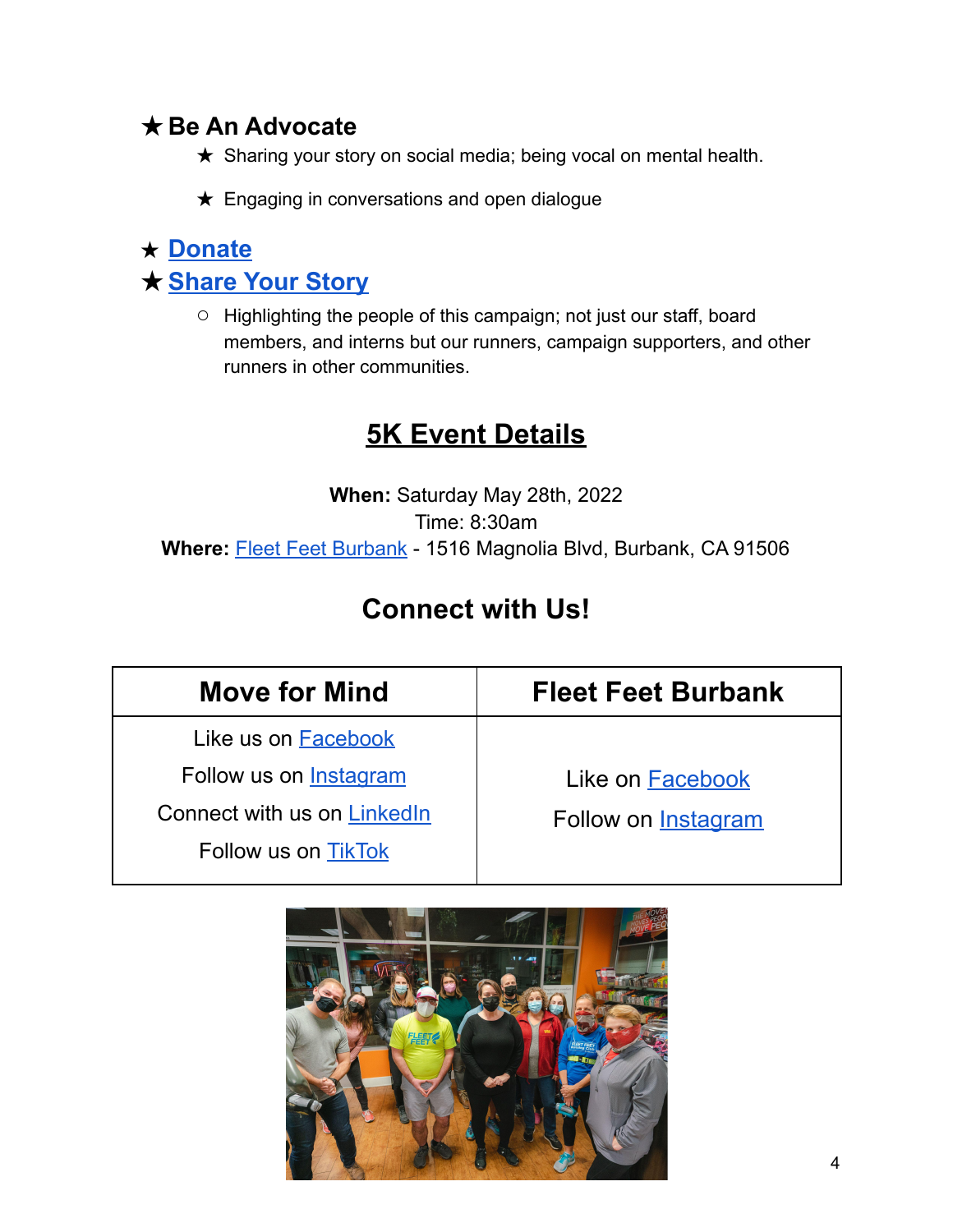### **How Runners Can Show Their Support During the Campaign and the 5K Event**

- A. Copy and paste one of the suggested runner captions below or you can craft a caption of your own making when you post to either Instagram, Facebook, LinkedIn, or TikTok.
- B. Share your fundraising page! Share it with Facebook friends and Instagram followers, send it out to friends, family, and other connections through email and show your supporters why this 5K is so important to you.
- C. Add your fundraising page link to your Instagram bio!
- D. Share your story on our [website](https://www.moveformind.com/copy-of-jared-story-3) about why you are working to #RunDowntheStigma and what mental health means to you! Your story may be featured on our social media accounts!
- E. Create an Instagram Reel about your training for the 5K!
- F. Create a Facebook event and invite a few friends or family members to run with you to practice for the 5K event!
- G. Want to write a blog post about why you're running, why you think it's important to talk about mental health, or another topic to promote mental health awareness? Email us [info@moveformind.com](mailto:info@moveformind.com)
- H. Is there a trend on TikTok that you think could be used to promote the run? Make a TikTok and tag our account! Or tell us about it and we will create one!
- I. Subscribe to our newsletter! Head over to our website moveformind.com and scroll down to the bottom of the page
- J. Keep an eye out for other ways you can get involved!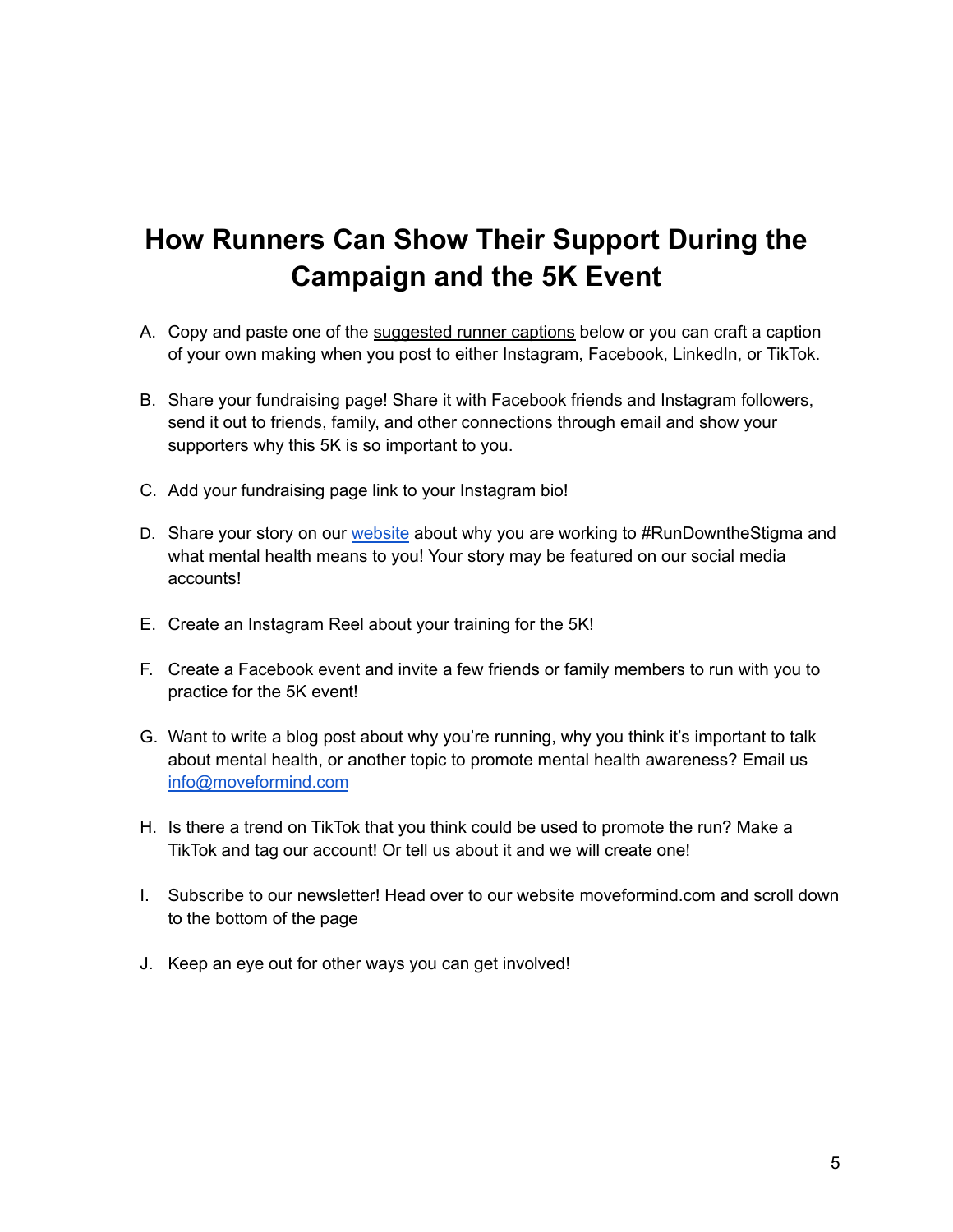# **How Supporters can Show their Support Throughout the Campaign**

- A. Copy and paste one of the supporter campaign contribution captions below or you can craft a caption of your own making when you post to either Instagram or Facebook.
- B. All month long we will be posting to our social media accounts. Share the posts to your Instagram and Facebook stories. Or take part in our conversation campaign challenge by sharing with three friends and asking them what mental health means to them!
- C. Interact with our posts! We will be posting all month long on our socials so be sure to like, comment, and share our posts! Whether you share our posts with your friends or your stories-let's keep the conversation going.
- D. Reach out to a friend, family member, coworker through social media and strike up a conversation with them about mental health
- E. Subscribe to our newsletter! Head over to our website [moveformind.com](https://www.moveformind.com) and scroll down to the bottom of the page
- F. Interested in writing a blog post for us? Share your mental health story or have a topic you think we should have on our site? Let's keep the conversation going! Email us [info@moveformind.com](mailto:info@moveformind.com)
- G. Is there a trend on TikTok that you think could be used to promote the run? Make a TikTok and tag our account! Or tell us about it and we will create one!
- H. Keep an eye out for other ways you can get involved!

### **Sample Social Media Posts for Runners**

#### I. **Instagram**

● Did you know that May is Mental Health Awareness Month? I've chosen to participate in the #RunDowntheStigma5K with @move for mind because ending mental health stigma is possible one conversation at a time. You can support me by checking out my fundraising page here:

#RunDowntheStigma #MentalHealthAwarenessMonth #mentalhealth #whyirun

● On May 28th, I am running a 5K event for Mental Health Awareness month hosted by @move for mind ! The goal of this event is to raise mental health awareness and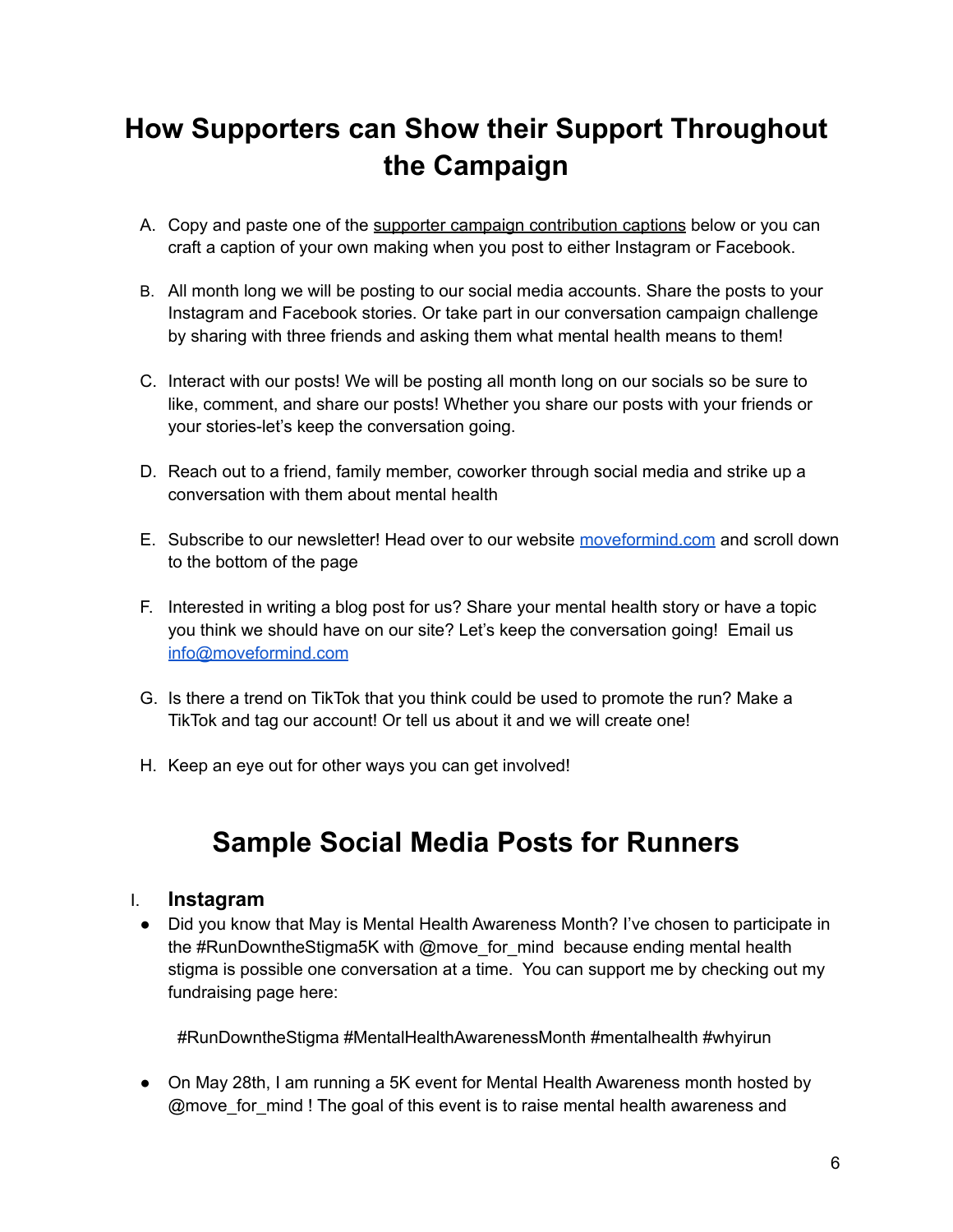encourage other people to run for their mental health! Follow the link below to my fundraising page and help me reach my goal! #RunDowntheStigma #MentalHealthAwarenessMonth #mentalhealth

• Talking about mental health matters. May is mental health awareness month and this month I'm supporting @move\_for\_mind in their #RunDowntheStigma campaign and 5K event to raise mental health awareness. Support me on my journey here! #MentalHealthAwarenessMonth #mentalhealth #whyirun

#### II. **Facebook**

● Move for Mind is a 501(c)(3) nonprofit organization that envisions a world where more people are inspired to use running as a tool to improve their mental health. Their mission is very important to me, which is why I've decided to run in their #RunDowntheStigma 5K event!

I am so excited to be able to participate and reach my goal of All it takes is one conversation or even one run to make a difference. #RunDowntheStigma5K #MentalHealthAwareness #FFBurbank

• Did you know that May is Mental Health Awareness Month? It's not always easy to talk about mental health but we should be talking about it and how important it is. I've decided to run with the nonprofit organization Move for Mind to help them Run Down the Stigma of mental health! We all have mental health and we should all be talking about it! #MentalHealthAwarenessMonth #mentalhealth #whyirun #runningcommunity

#### **III. LinkedIn**

I'm joining the nonprofit organization Move for Mind to help them raise mental health awareness this month by participating in the Rundown the Stigma 5k that will take place on Saturday May 28th, 2022. There are so many ways you can amplify the conversation about mental health! Join me so together we can #Rundownthestigma #mentalhealth

### **Sample Social Media Posts for Supporters**

#### **Instagram:**

● Mental Health is just as important as physical health. We should be taking care and checking up on our minds similar to how we care for our bodies. That's why I'm choosing to support the #RundowntheStigma Campaign in support of #MentalHealthAwarenessMonth for the nonprofit @move for mind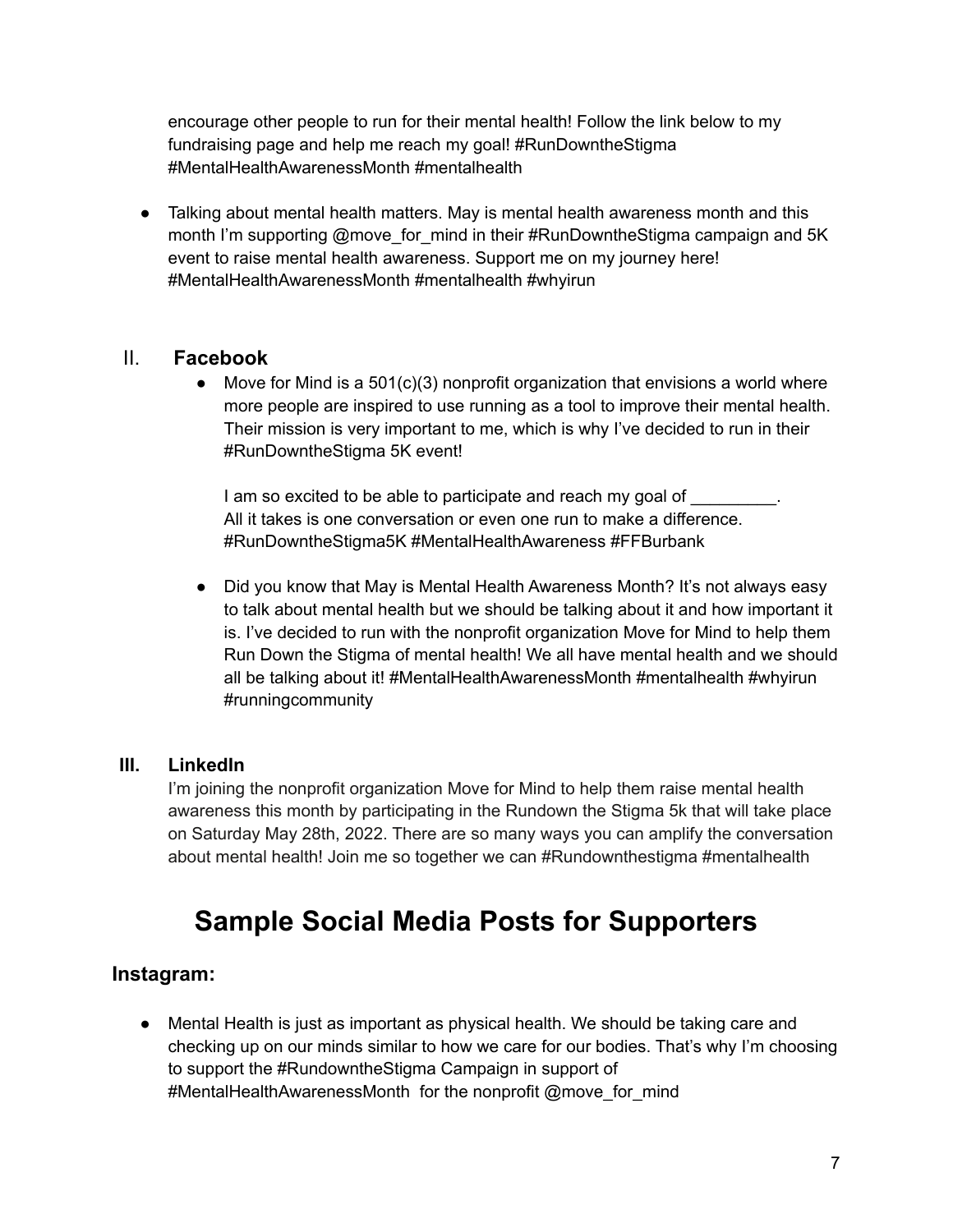● I'm proud to stand with @move\_for\_mind in raising awareness & support for mental health awareness this May. Join me in supporting their #RunDowntheStigma campaign happening all month long! #mentalhealth #MentalHealthAwarenessMonth #mentalhealthstigma

#### **Facebook**

- This May we need to come together to amplify the conversation about mental health. Mental health is just as important as physical health. Together we can run down the stigma! Will you join me? #RundowntheStigma #mentalhealth
- Move for Mind is a 501(c)(3) nonprofit organization that envisions a world where more people are inspired to use running as a tool to improve their mental health. Their mission is something that's really important to me, which is why I've decided to support their Run Down the Stigma campaign all through the month of May!

Click here for more information and how you can support me and get involved:

#### **LinkedIn**

I'm joining the nonprofit organization Move for Mind to help them raise mental health awareness this month by participating in their #RunDowntheStigma campaign! Move for Mind is a nonprofit organization and their mission is to improve mental health through running. There are so many ways you can amplify the conversation about mental health!

### **Virtual Runners**

Interested in running for us but not in the state of California? You can participate virtually anywhere. We encourage and welcome anyone to run with us-no matter where you live! If you decide to run with us virtually we will send you a Move for Mind shirt, "mental health matters" bracelet and a few of our stickers in the mail. Join us by heading to our 5K [registration](https://support.moveformind.com/event/run-down-the-stigma-5k/e386691) page.

### **Hashtags**

- 1. #RunDowntheStigma
- 2. #RunDowntheStigma5K
- 3. #MentalHealthAwarenessMonth

**Other Suggested Hashtags**